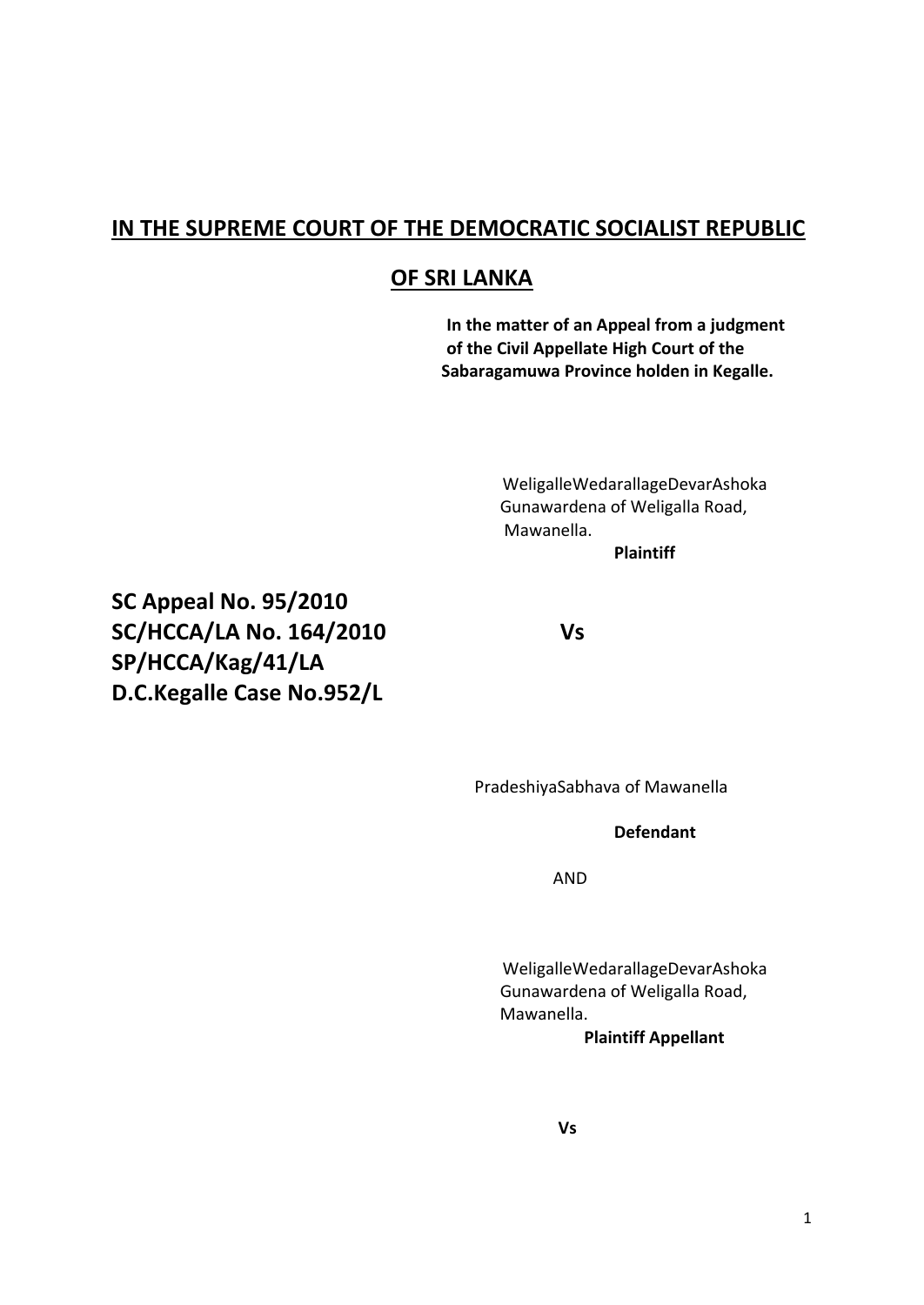PradeshiyaSabhava of Mawanella

 **Defendant Respondent**

#### **AND NOW BETWEEN**

PradeshiyaSabhava of Mawanella

#### **Defendant Respondent Appellant**

**Vs**

WeligalleWedarallageDevarAshoka Gunawardena of Weligalla Road, Mawanella

#### **Plaintiff Appellant Respondent**

**………………………………………………………………………………………………………………………………………...**

In the matter of an Appeal from a judgment of the Civil Appellate High Court of the Sabaragamuwa Province holden in Kegalle.

> WeligalleWedarallageMadhawaSisira Kumara, Of No. 527, Anwarama, Mawanella.

> > Plaintiff

Vs

**SC Appeal No. 98/2010** PradeshiyaSabhava, Mawanella **SCHC(CA)LA No.165/2010** SP/HCCA/Kag/44/2009LA Defendant **D.C.Mawanella No.948/L**

AND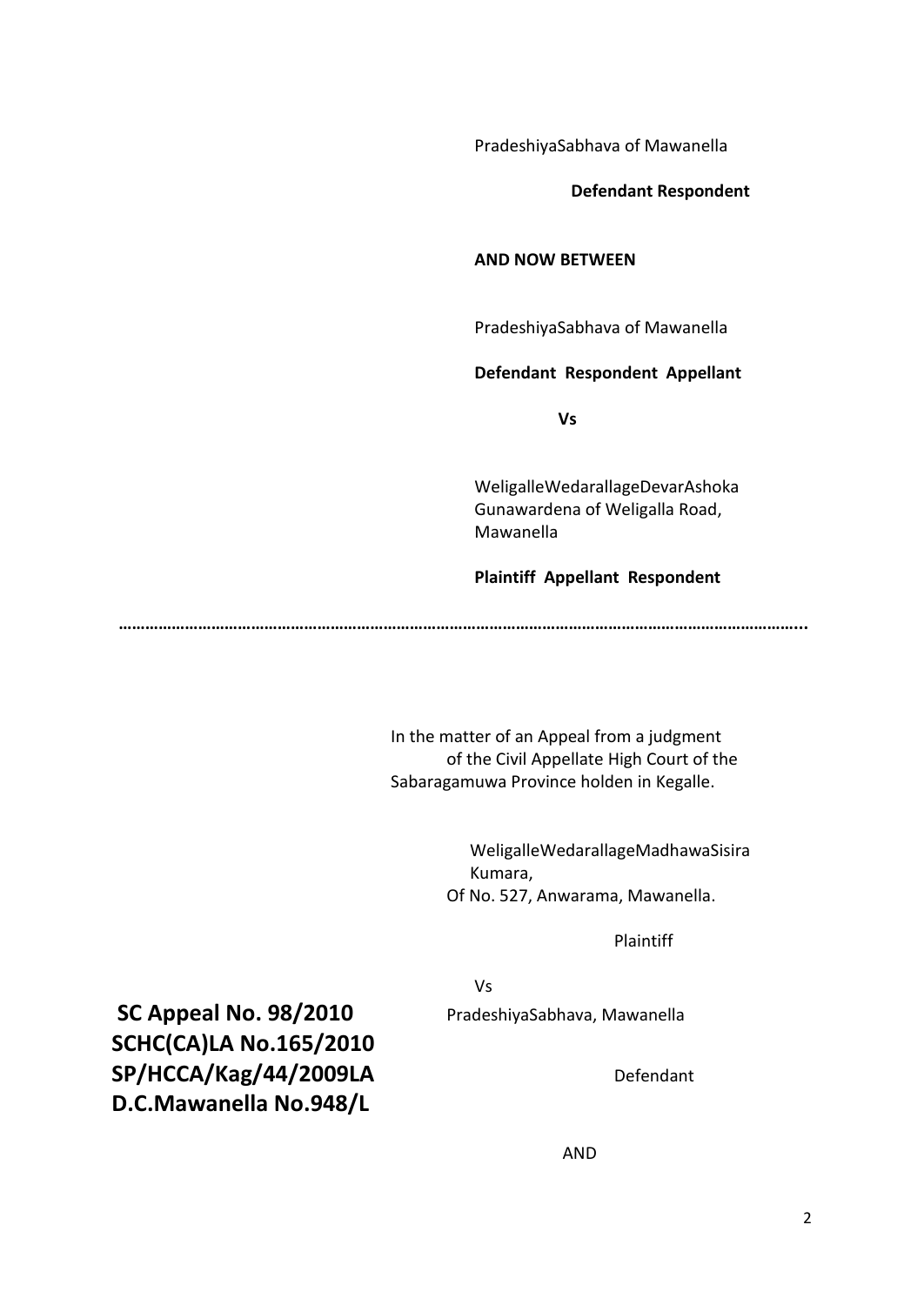WeligalleWedarallageMadhawaSisira Kumara, of No. 527, Anwarama, Mawanella. Plaintiff Appellant

Vs

PradeshiyaSabhava of Mawanella Defendant Respondent

#### **AND NOW BETWEEN**

PradeshiyaSabhava of Mawanella

#### **Defendant Respondent Appellant**

Vs

WeligalleWedarallageMadhawaSisira Kumara, of No. 527, Anwarama, Mawanella.

#### **Plaintiff Appellant Respondent**

……………………………………………………………………………………………………………………………………………

# **BEFORE : S. EVA WANASUNDERA PCJ. U. ABEYRATHNE J. H.N.J.PERERA J.**

**COUNSEL**: Priyantha Gamage for the Defendant Respondent Appellant. Dr. Sunil Cooray for the Plaintiff Appellant Respondent.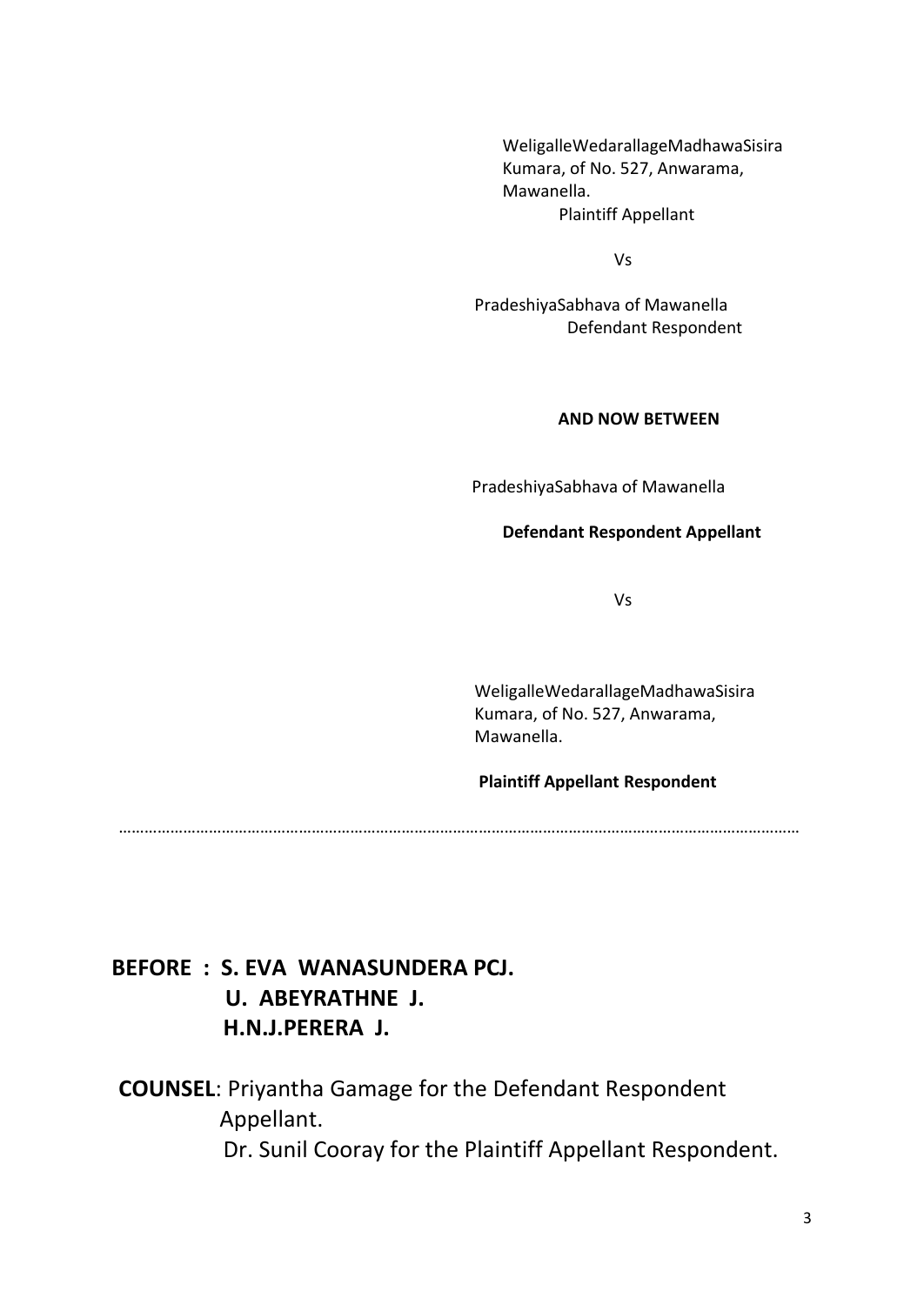# ARGUED ON: 17. 10. 2016.

### DECIDED ON: 30. 11. 2016.

# **S. EVA WANASUNDERA PCJ.**

When these Appeals were argued, the parties to the Appeals agreed to abide by one judgment written in SC Appeal 95/2010. Therefore only the said Appeal was taken up for hearing and concluded. This Judgement shall bind all the parties in both SC Appeal 95/2010 and SC Appeal 98/2010.

The Plaintiff Petitioner Respondent ( hereinafter referred to as the Plaintiff ) instituted action against the Defendant Respondent Appellant ( hereinafter referred to as the Defendant ) , the Pradeshiya Sabha of Mawanella seeking inter alia a declaration of title to the land described in the Schedule to the Plaint, a declaration that the Defendant does not have a right to construct a roadway within the said land **and for a permanent injunction to prevent the same.**

At the end of the inquiry regarding the interim injunction to stay the construction of the road by the Defendant Pradeshiya Sabha, the **District Judge delivered order refusing the interim injunction** as prayed for by the Plaintiff. The Plaintiff appealed to the Civil Appellate High Court against the order of the District Judge and at the end of the hearing, the learned **High Court Judges**  delivered Judgment allowing the appeal and set aside the order of the learned District Judge and **granted the interim injunction** as prayed for by the Plaintiff. The Defendant Pradeshiya Sabha has appealed from the Judgment of the High Court to the Supreme Court and this Court granted leave to appeal on the following questions of law to be decided:-

- 1. Have the Hon. High Court Judges failed to appreciate that the Respondent had not established a prima facie case?
- 2. Have the Hon. High Court Judges failed to appreciate that the equitable considerations favour the refusal of the Interim Injunction prayed for?

The Plaintiff has proved his title to the portion of a land which is a paddy field. His land is also part of a whole big area of paddy lands. He received this paddy field by virtue of deed No. 2768 dated 14.09.1982. There is no dispute with regard to his title and the fact that he has also acquired prescriptive title to the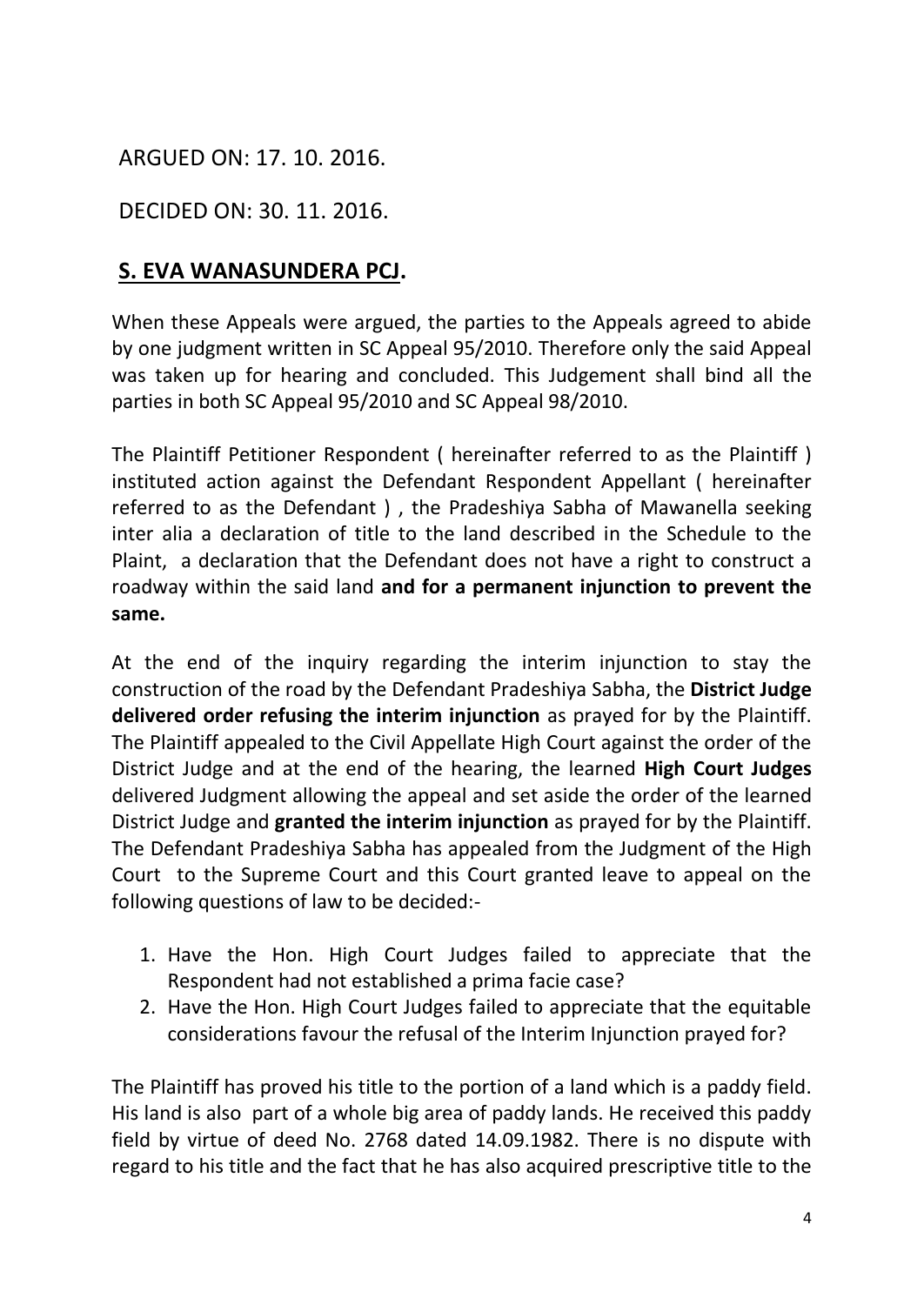same. Along the Southern boundary of the land there is a water way , namely Kaheruwa Ela. As usual next to an Ela is an Ela Wella, meaning a road way anyone can walk on. This is also accepted by the Plaintiff. The subject matter of this case is the roadway which runs between the Kaheruwa Ela and the Kaheruwa Kumbura.

As alleged by the Plaintiff, on 29.12.2008, the officers of the Pradeshiya Sabha had marked a 24 feet wide roadway through the Plaintiff's land. The Plaintiff had complained to the Police. In the statement to the Police by the Plaintiff, which was marked as Pe 2, the Plaintiff who is a professor of a university had mentioned that the demarcations were about 12 feet wide and about 10 or 12 wooden poles had been planted along the edge of the land which is a paddy field named Kaheruwa Kumburu Yaya which belongs to him and his family members, meaning his brothers and sisters. According to the Plaint they had been owners for over twenty five years.

The Defendant Pradeshiya Sabha stated that notices in terms of Section 24 of the Pradeshiya Sabha Act, was given to the Plaintiff and that there existed a road way which had been gazetted in the year 1971.The said gazette was marked as **V 10** by the Defendant at the interim injunction inquiry. In **V 10**, namely gazette No. 14979 dated 08.10.1971. Part iv, under Division 15  $-$ Weligalla – item 6 reads as " the **road** from the Kandy Road to Uthuwankanda Road across Udaththawa Wela, 12 feet wide and 45 chains long". It is a fact to be reckoned that there was a road demarcated along the Kaheruwa Ela by a government gazette as far back as in 1971. Later on, the same road was gazetted again in 2006 widening it up to 24 feet. This gazette was dated 30.06.2006 and marked in evidence by the Defendant as **V 13**. In that gazette again, it is specifically mentioned that the road **goes across the Kaheruwa Paddy Field (=Kaheruwa Wel Yaya = Kaheruwa Kumburu Yaya), and the width is 24 feet and the length is 780 meters.**

Sec. 17 of the Interpretation Ordinance provides as follows:

" Where any Enactment whether past, before or after the commencement of this Ordinance, confers power on any authority to make rules, the following provisions shall, unless the contrary intention appears to have effect with reference to the making and operation of such rules;

(a) All rules shall be published in the Gazette and shall have the force of law as fully as they had been enacted in the enactment of the Legislature and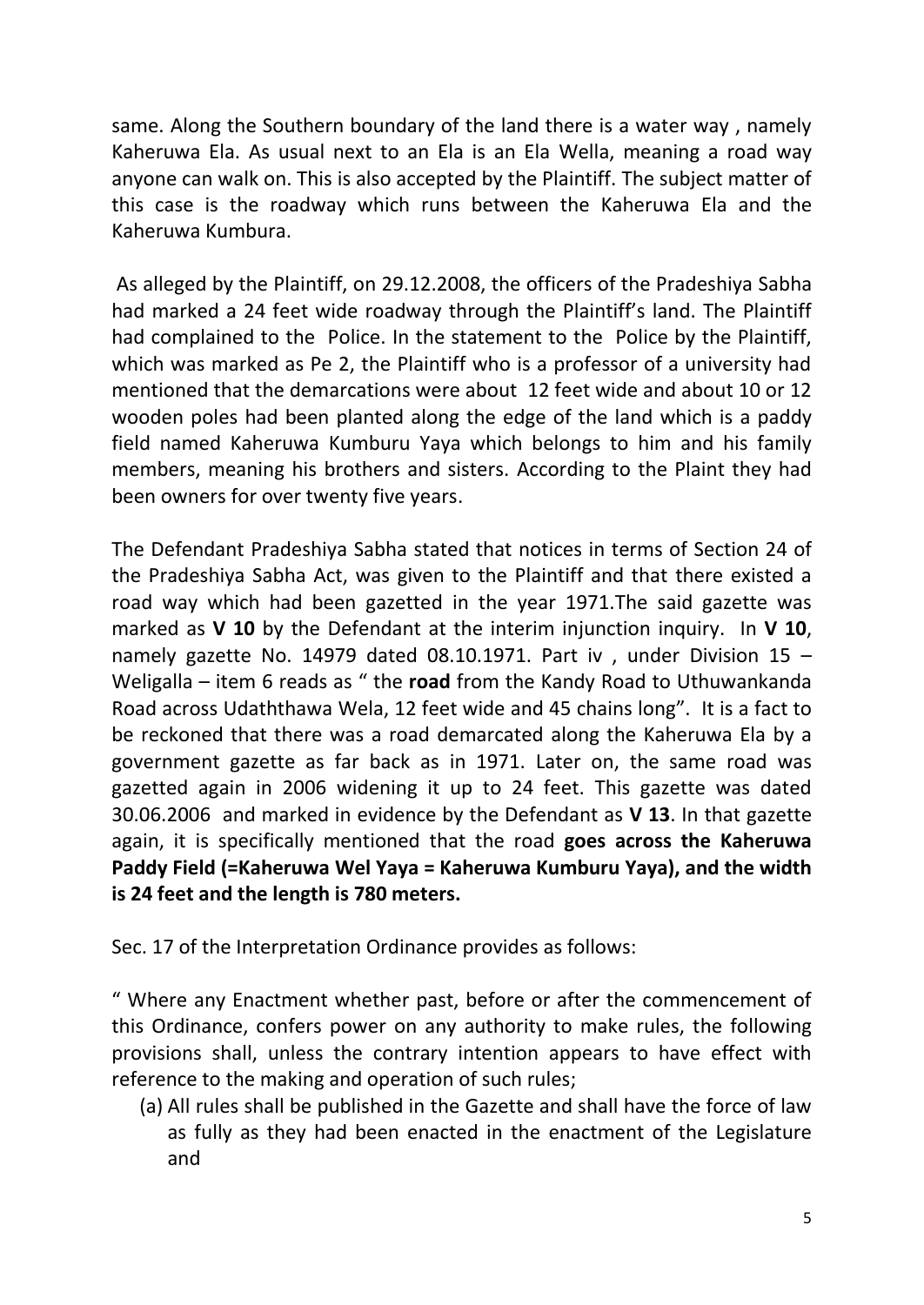(b) The production of the copy of the Gazette containing any rules or of any copy of any rule purporting to be printed by the Government Printer shall be prima facie evidence in all Courts and for all purposes whatsoever of the due making and tenor of such rule."

Therefore the Court should take judicial notice of the fact that, the road in issue had been used by the public from the year 1971 and it was widened and printed in the Gazette in 2006.

The photographs of the existing road was marked in evidence by the Defendant as V1 to V8. An affidavit signed by**200 persons** which can be considered as a large number **who use that road** was marked as V9 stating therein further that in 2006, the Timber Corporation felled the Jak trees etc. along the demarcated road and removed them in the same year.The 'Viharadhipathi' or the Chief Incumbent Prelate of the village temple of the area called Habbunkaduwa had given an affidavit confirming that he is aware that the said road was gazetted in 1971 and people have been using the said road for a very long time and demarcating the 24 feet wide road which had been in use without any objection by others whose lands/paddy fields are bordering the roadway ,does not in anyway damage the paddy field claimed by the Plaintiff, in his opinion. He has also mentioned that he also happens to be one of the co - owners of the big area covered by the paddy fields, i.e.' the Wel Yaya' but he is not objecting to the roadway being developed for the benefit of the villagers from three villages , namely Habbunkaduwa, Udaththawa and Dehimaduwa who had been using the same since it was gazetted in the year 1971. He adds that it is a very old road as well as the existence of the road bordering the lands/paddy fields does not in any way cause any damage to the paddy fields. The said Affidavit was marked as V11 and produced as part of the evidence at the inquiry.

### **I observe that, what the Plaintiff claims in his plaint is that the development of the roadway causes irreparable damage to his paddy field.**

Moreover an ' order made by the District Judge in case No. 227/Land on 23.08.1999, regarding the existence of a roadway along the Kaheruwa Ela, after making a visit to see and examine the said road ', was produced by the Defendant as **V 12**. The visit details written down by the said judge in case No. 227/Land are very long and explains in detail how the road goes and he dismisses the suggestion made by the party who had claimed that there is no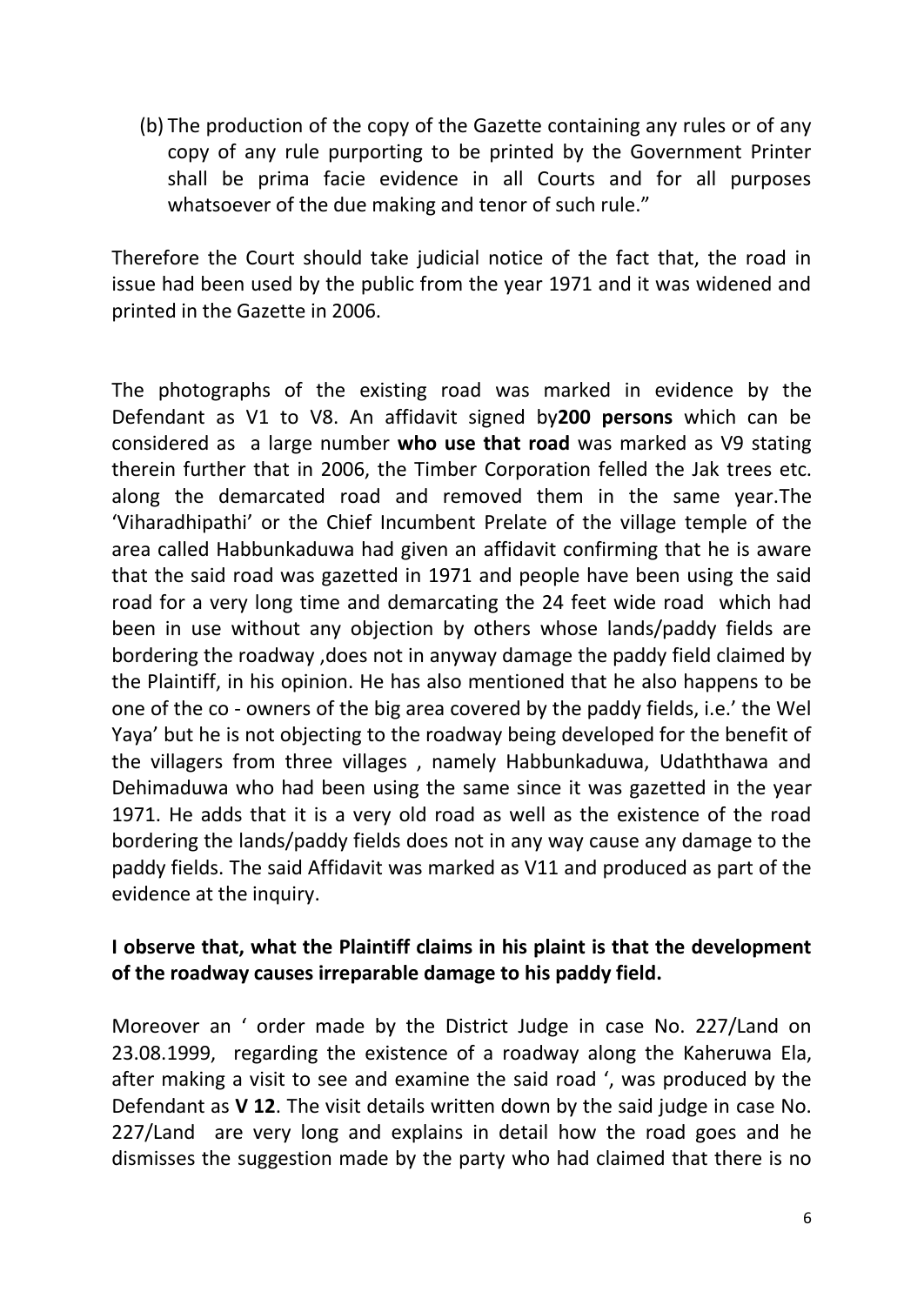road and had firmly made order contained in V12 to the effect that there exists a roadway which is used by the villagers. Both the 'notes and details' and the order are part of the record of the District Court case in the case in hand. The said case had been regarding the **same roadway before the same District Court from which there had not been an appeal.**

**The District Judge** in this case, at the end of the inquiry, made order by which he **refused** to issue an **interim injunction** against the Defendant, Pradeshiya Sabha. When the Plaintiff appealed from that order to the **Civil Appellate High Court**, the order was **reversed thus granting an interim injunction against the Pradeshiya Sabha** not to proceed with any developments of the roadway which is the subject matter of this case**.** The Defendant Appellant, the Pradeshiya Sabha is before this Court seeking relief.

The written law regarding the Interim Injunctions are contained in **Sec. 664 of the Civil Procedure Code**.The law on authorities created by this Court regarding interim injunctions are contained in many cases, some of which are as follows:

- **1. JinadasaVsWeerasinghe 31 NLR 33.**
- **2. DissanayakeVs. Agricultural and Industrial Corporation 64 NLR 283.**
- **3. Bandaranayake Vs. State Film Corporation**
- **4. Yakkaduwe Sri PragnaramaThero Vs. The Minister of Education and others.**
- **5. JunaidVs. Seylan Bank Limited 2007 BLR 120.**

In **DissanayakeVs Agricultural and Industrial Corporation (supra),** it was held that " The proper question for a decision upon an application for an interim injunction is ' whether there is a serious matter to be tried at the hearing '. If it appears from the pleadings already filed that such a matter does exist, the further question is whether the circumstances are such that the decree which may ultimately be entered in favour of the party seeking the injunction would be nugatory or ineffective if the injunction is not issued. ……….. If a prima facie case has been made out, we go on and consider where the balance of convenience lie."

In **Yakkaduwe Sri Pragnarama Thero Vs. The Minister of Education and Others(supra),** it was held that " An interlocutory injunction will not be granted if there is no likelihood of irreparable damage being caused to the Petitioner. More over the burden of proof that the inconvenience which the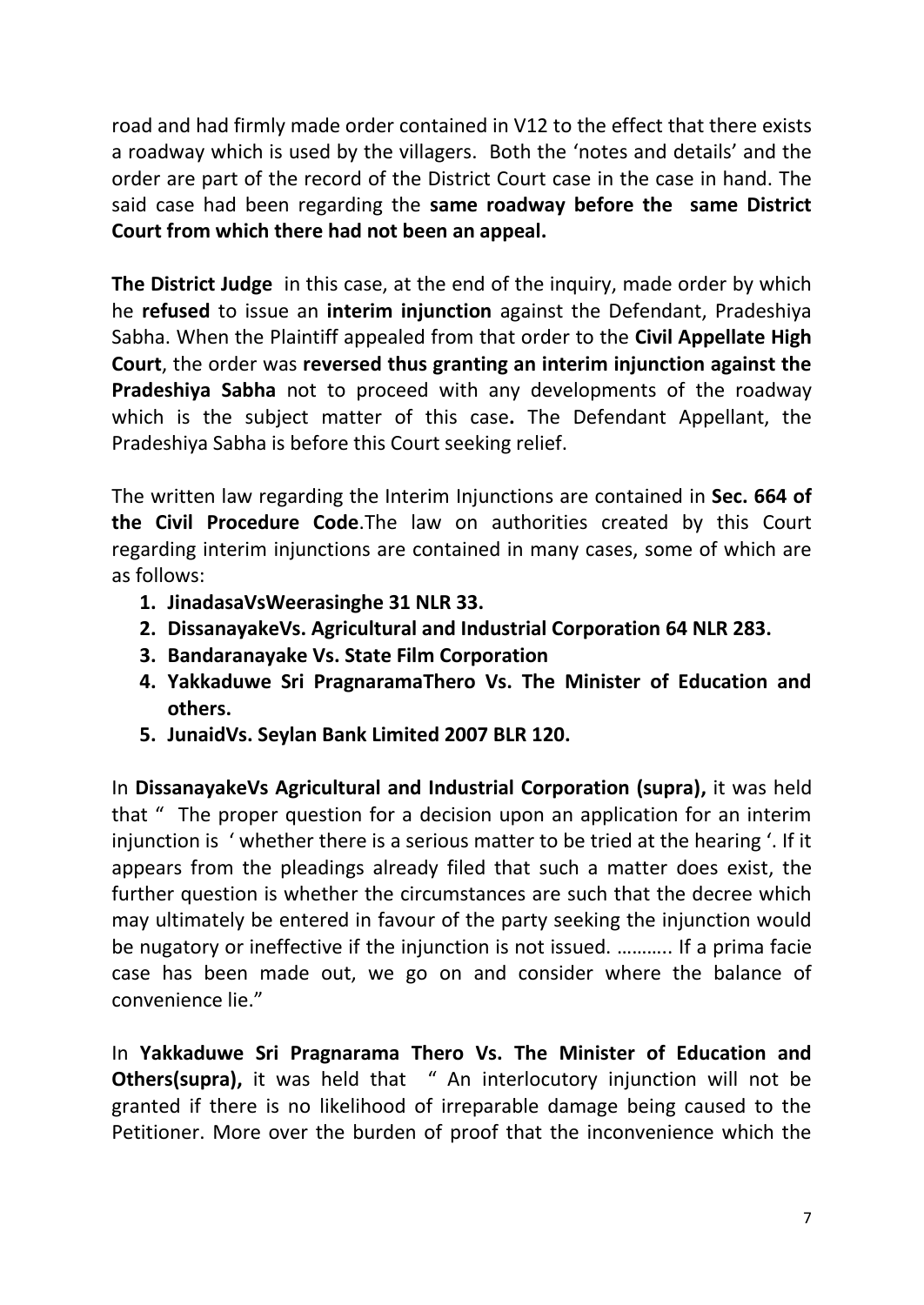Petitioner will suffer by the refusal of the injunction is greater than that, which the Respondent will suffer if the Application is granted, lies on the Petitioner. "

In the case in hand,the District Judge had analysed the evidence produced by way of affidavits and documents by the Plaintiff to find whether there is **a prima facie case to grant an interim injunction** to stay the Pradeshiya Sabha developing the roadway as submitted by the Plaintiff. The District Judge's order dated 23.07.2009 is a short order.

He had commenced his order laying down the legal principle which has to be observed when granting interim relief to a Plaintiff. In simple language, on the face of the case before Court, the Plaintiff, seeking interim relief to stop the Pradeshiya Sabha proceeding with proper demarcations on the boundary of his part of the paddy field,had not proved at all, that the damage which will be caused to the Plaintiff is more than the benefit and/or damage which will be caused to the Defendant. The District Judge further states that the Plaintiff had totally failed to prove that any damage which will be caused to his paddy field because he has failed to bring forward a survey plan demarcating his land which he claims as a paddy field and failed to show how much of his paddy field would get attached to and/or covered by the road, its value and the damage etc. I opine that the District Judge had given good legal reasons for his order.

The Civil Appellate High Court Judges' order dated 26.04.2010 is also short. The Judges have stated that the road mentioned **in both gazettes are only 10 feet wide which is factually incorrect.** Reading the gazettes which are published by the Government and of which judicial notice should be taken by any Court, I find that the **1971 Gazette states that the road is 12 feet wide and the 2006 Gazette states that the road is 24 feet wide.**It is clearly seen that the Civil Appellate High Court had clearly **erred on facts before court.**Then, the High Court had reproduced the sections in the Pradeshiya Sabha Act and concluded that V13 Gazette is in violation of the Pradeshiya Sabha Act. The question before the High Court was not whether the Gazette was null and void or whether it is legally valid. The Defendant had come before the High Court only to get the interim injunction issued by the District Court against him, out of the way. I observe that the High Court Judges **have not looked into the matter** which was legally represented before the said Court by the parties, i.e. **whether there is a prima facie case to grant interim relief for the Plaintiff or not.** The High Court has clearly **erred in law as well as in facts**.